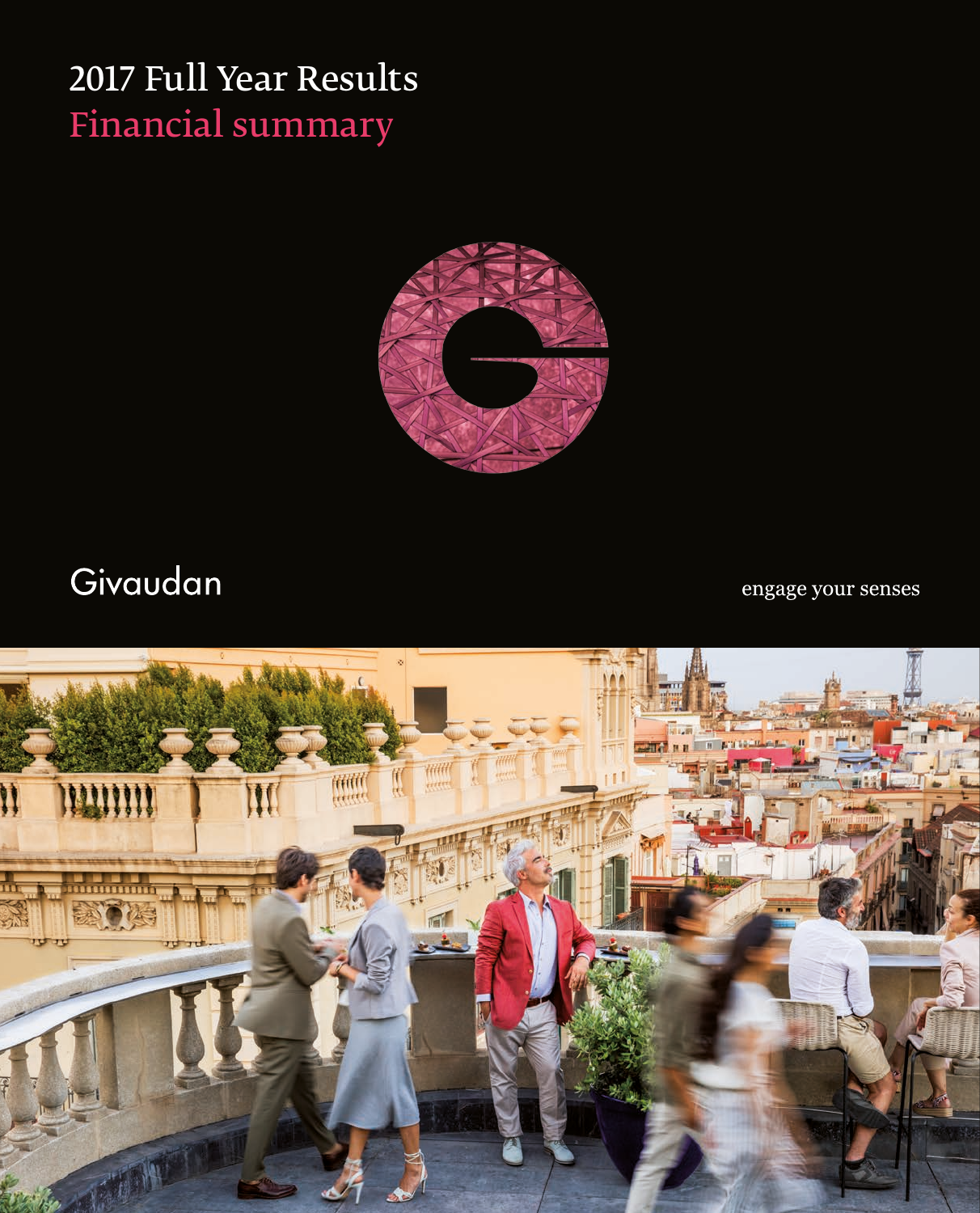# Key figures

#### **Financial Review**

For the year ended 31 December

| in millions of Swiss francs except earnings per share data | 2017  | 2016  |
|------------------------------------------------------------|-------|-------|
| <b>Sales</b>                                               | 5,051 | 4,663 |
| <b>Gross profit</b>                                        | 2,250 | 2,128 |
| as % of sales                                              | 44.5% | 45.6% |
| <b>EBITDA</b> <sup>a</sup>                                 | 1,089 | 1,126 |
| as % of sales                                              | 21.6% | 24.1% |
| <b>Operating income</b>                                    | 869   | 875   |
| as % of sales                                              | 17.2% | 18.8% |
| Income attributable to equity holders of the parent        | 720   | 644   |
| as % of sales                                              | 14.2% | 13.8% |
| Earnings per share - basic (CHF)                           | 78.18 | 69.95 |
| Earnings per share - diluted (CHF)                         | 77.54 | 69.34 |
| Operating cash flow                                        | 861   | 805   |
| as % of sales                                              | 17.0% | 17.3% |
| <b>Free cash flow</b>                                      | 594   | 597   |
| as % of sales                                              | 11.8% | 12.8% |

a) EBITDA: Earnings Before Interest (and other financial income (expense), net), Tax, Depreciation and Amortisation. This corresponds to operating income before depreciation,<br>amortisation and impairment of long-lived asset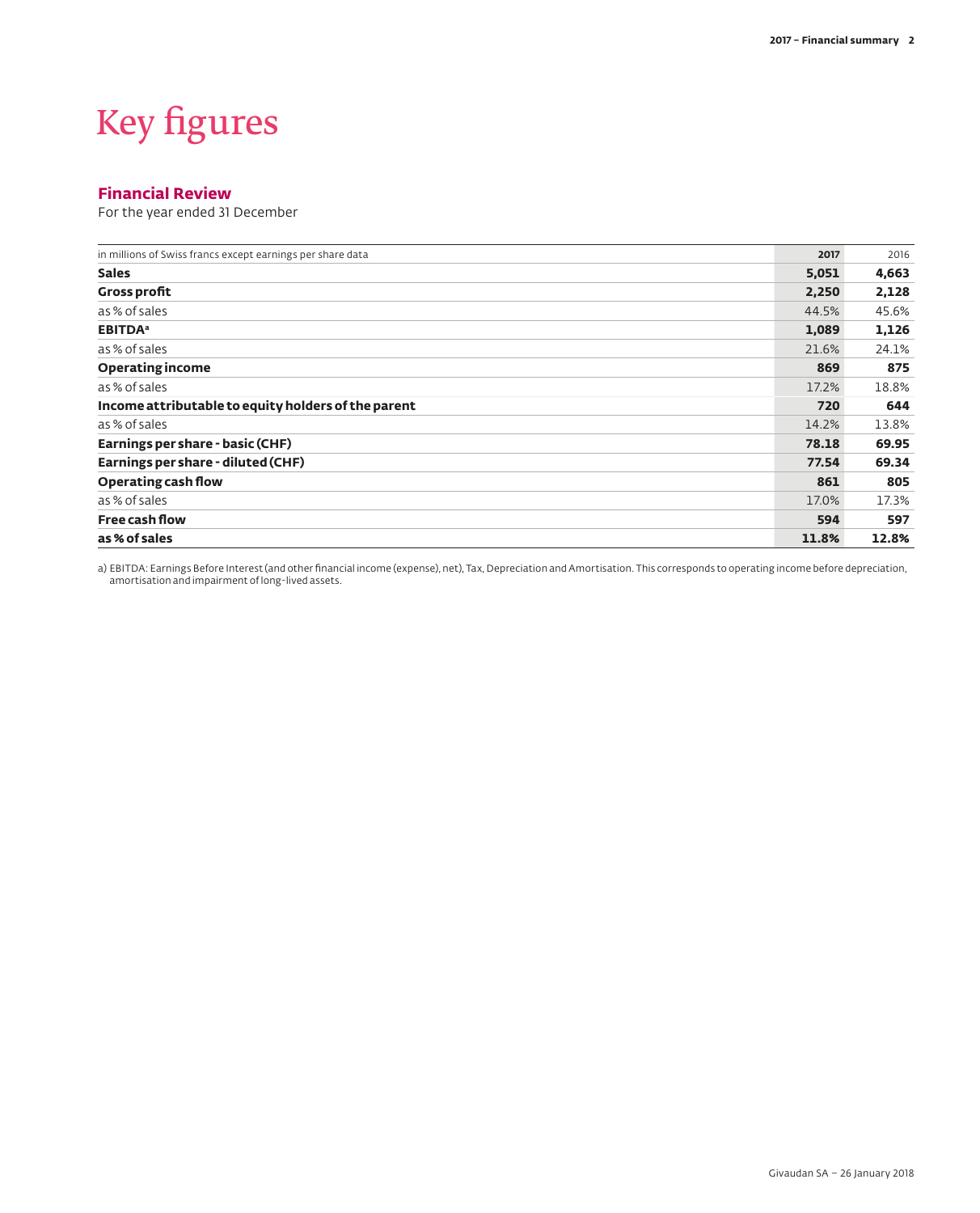## Key figures

#### **Financial Review**

For the six months ended 31 December (unaudited)

| in millions of Swiss francs except earnings per share data | 2017  | 2016  |
|------------------------------------------------------------|-------|-------|
| <b>Sales</b>                                               | 2,568 | 2,329 |
| <b>Gross profit</b>                                        | 1,118 | 1,035 |
| as % of sales                                              | 43.5% | 44.4% |
| <b>EBITDA</b> <sup>a</sup>                                 | 492   | 488   |
| as % of sales                                              | 19.2% | 21.0% |
| <b>Operating income</b>                                    | 380   | 375   |
| as % of sales                                              | 14.8% | 16.1% |
| Income attributable to equity holders of the parent        | 336   | 276   |
| as % of sales                                              | 13.1% | 11.9% |
| Earnings per share - basic (CHF)                           | 36.48 | 29.96 |
| Earnings per share - basic (CHF)                           | 36.17 | 29.72 |
| Operating cash flow                                        | 592   | 568   |
| as % of sales                                              | 23.1% | 24.4% |
| <b>Free cash flow</b>                                      | 462   | 423   |
| as % of sales                                              | 18.0% | 18.2% |

a) EBITDA: Earnings Before Interest (and other financial income (expense), net), Tax, Depreciation and Amortisation. This corresponds to operating income before depreciation,<br>amortisation and impairment of long-lived asset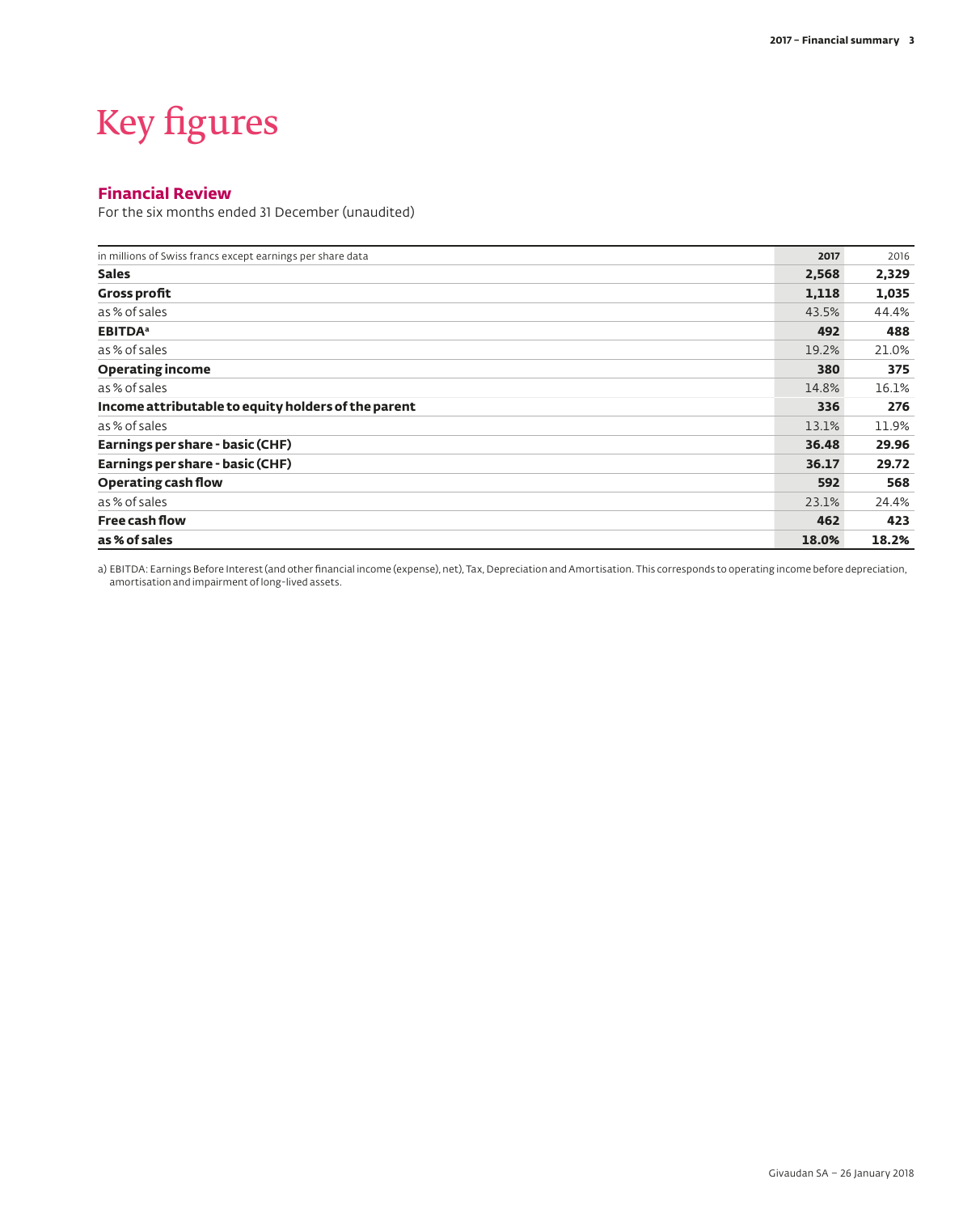# Key figures

#### **Group**

For the year ended 31 December

| in millions of Swiss francs | 2017  | 2016  |
|-----------------------------|-------|-------|
| Sales to third parties      | 5,051 | 4,663 |
| <b>EBITDA</b> <sup>a</sup>  | 1,089 | 1,126 |
| as % of sales               | 21.6% | 24.1% |
| One off items               | (87)  | 62    |
| <b>Comparable EBITDA</b>    | 1,176 | 1,064 |
| as % of sales               | 23.3% | 22.8% |
| <b>Operating income</b>     | 869   | 875   |
| as % of sales               | 17.2% | 18.8% |

a) EBITDA: Earnings Before Interest (and other financial income (expense), net), Tax, Depreciation and Amortisation. This corresponds to operating income before depreciation,<br>amortisation and impairment of long-lived asset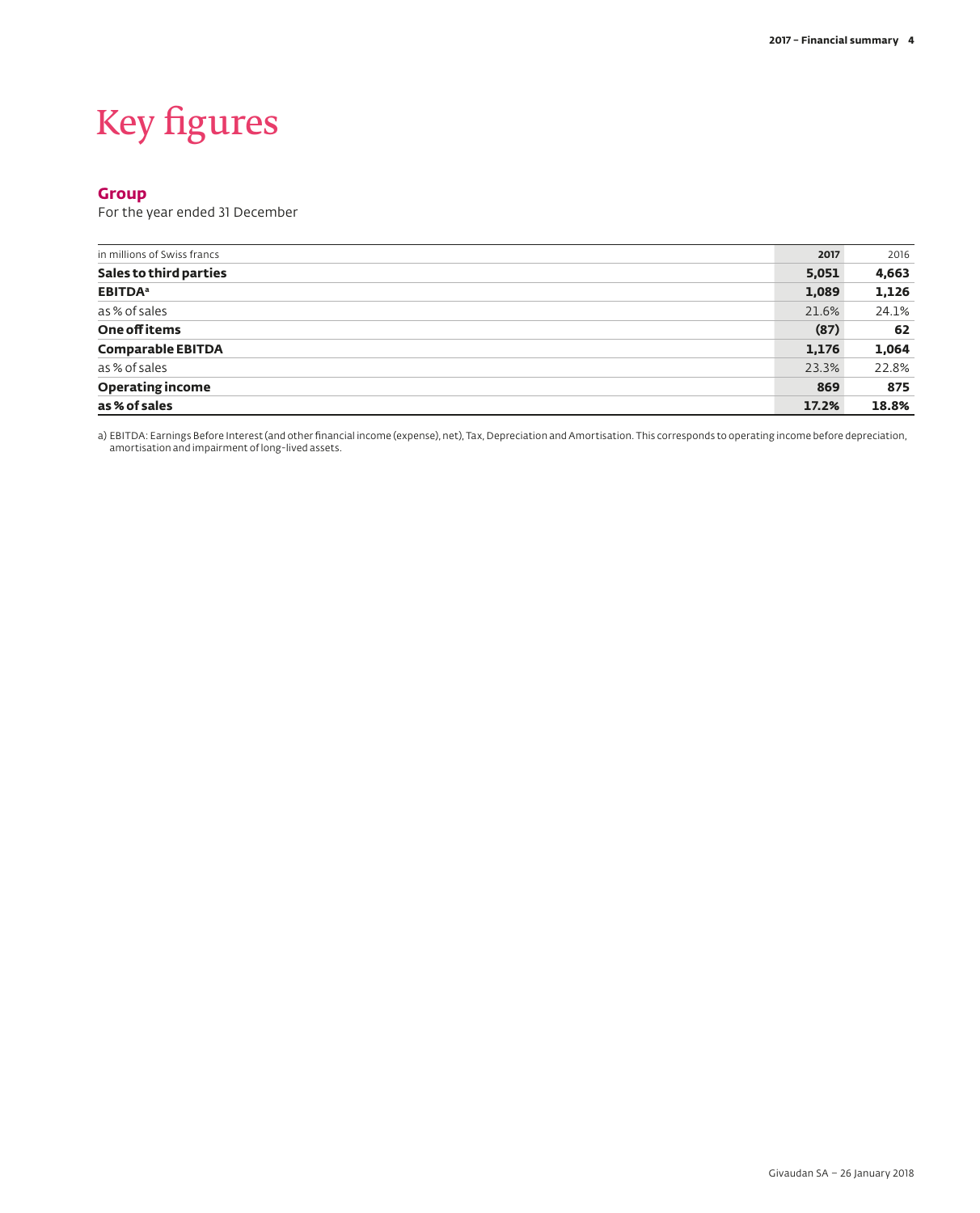## Key figures – by Division

#### **Flavour Division**

For the year ended 31 December

| in millions of Swiss francs | 2017  | 2016  |
|-----------------------------|-------|-------|
| Sales to third parties      | 2,708 | 2,433 |
| <b>EBITDA</b> <sup>a</sup>  | 603   | 523   |
| as % of sales               | 22.3% | 21.5% |
| One off items               |       |       |
| <b>Comparable EBITDA</b>    | 601   | 523   |
| as % of sales               | 22.2% | 21.5% |
| <b>Operating income</b>     | 473   | 382   |
| as % of sales               | 17.5% | 15.7% |

a) EBITDA: Earnings Before Interest (and other financial income (expense), net), Tax, Depreciation and Amortisation. This corresponds to operating income before depreciation, amortisation and impairment of long-lived assets.

#### **Fragrance Division**

For the year ended 31 December

| in millions of Swiss francs | 2017  | 2016  |
|-----------------------------|-------|-------|
| Sales to third parties      | 2,343 | 2,230 |
| <b>EBITDA</b> <sup>a</sup>  | 486   | 603   |
| as % of sales               | 20.7% | 27.0% |
| One off items               | (89)  | 62    |
| <b>Comparable EBITDA</b>    | 575   | 541   |
| as % of sales               | 24.5% | 24.3% |
| <b>Operating income</b>     | 396   | 493   |
| as % of sales               | 16.9% | 22.1% |

a) EBITDA: Earnings Before Interest (and other financial income (expense), net), Tax, Depreciation and Amortisation. This corresponds to operating income before depreciation, amortisation and impairment of long-lived assets.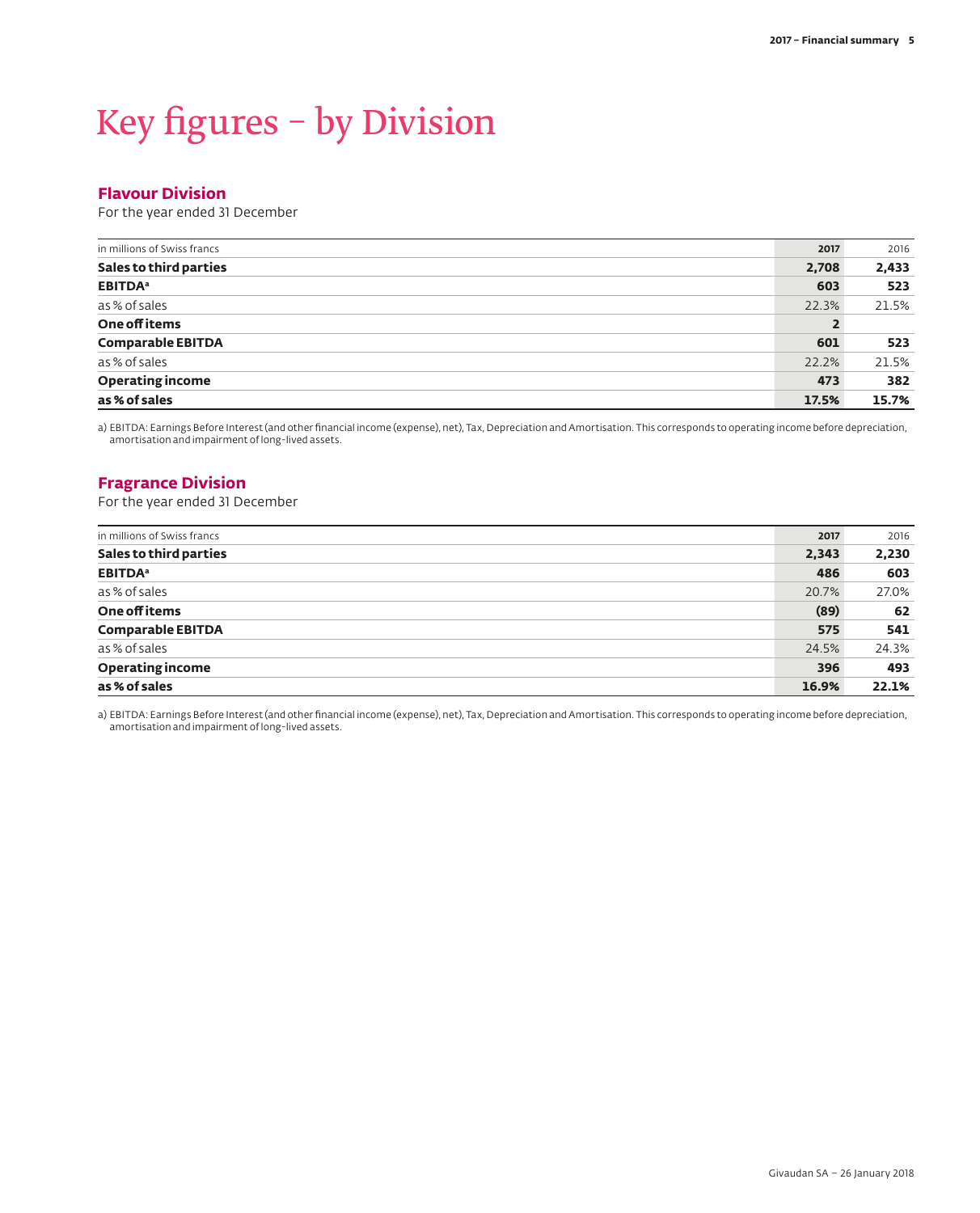### Consolidated financial statements

#### **Consolidated Income Statement**

| in millions of Swiss francs, except for earnings per share data | 2017    | 2016    |
|-----------------------------------------------------------------|---------|---------|
| Sales                                                           | 5,051   | 4,663   |
| Cost of sales                                                   | (2,801) | (2,535) |
| <b>Gross profit</b>                                             | 2,250   | 2,128   |
| as % of sales                                                   | 44.5%   | 45.6%   |
| Selling, marketing and distribution expenses                    | (669)   | (640)   |
| Research and product development expenses                       | (424)   | (400)   |
| Administration expenses                                         | (178)   | (186)   |
| Share of (loss) profit of jointly controlled entities           |         | (1)     |
| Other operating income                                          | 42      | 75      |
| Other operating expense                                         | (152)   | (101)   |
| <b>Operating income</b>                                         | 869     | 875     |
| as % of sales                                                   | 17.2%   | 18.8%   |
| Financing costs                                                 | (42)    | (51)    |
| Other financial income (expense), net                           | (32)    | (40)    |
| Income before taxes                                             | 795     | 784     |
| Income taxes                                                    | (75)    | (140)   |
| Income for the period                                           | 720     | 644     |
| <b>Attribution</b>                                              |         |         |
| Income attributable to equity holders of the parent             | 720     | 644     |
| as % of sales                                                   | 14.2%   | 13.8%   |
| Earnings per share - basic (CHF)                                | 78.18   | 69.95   |
| Earnings per share - diluted (CHF)                              | 77.54   | 69.34   |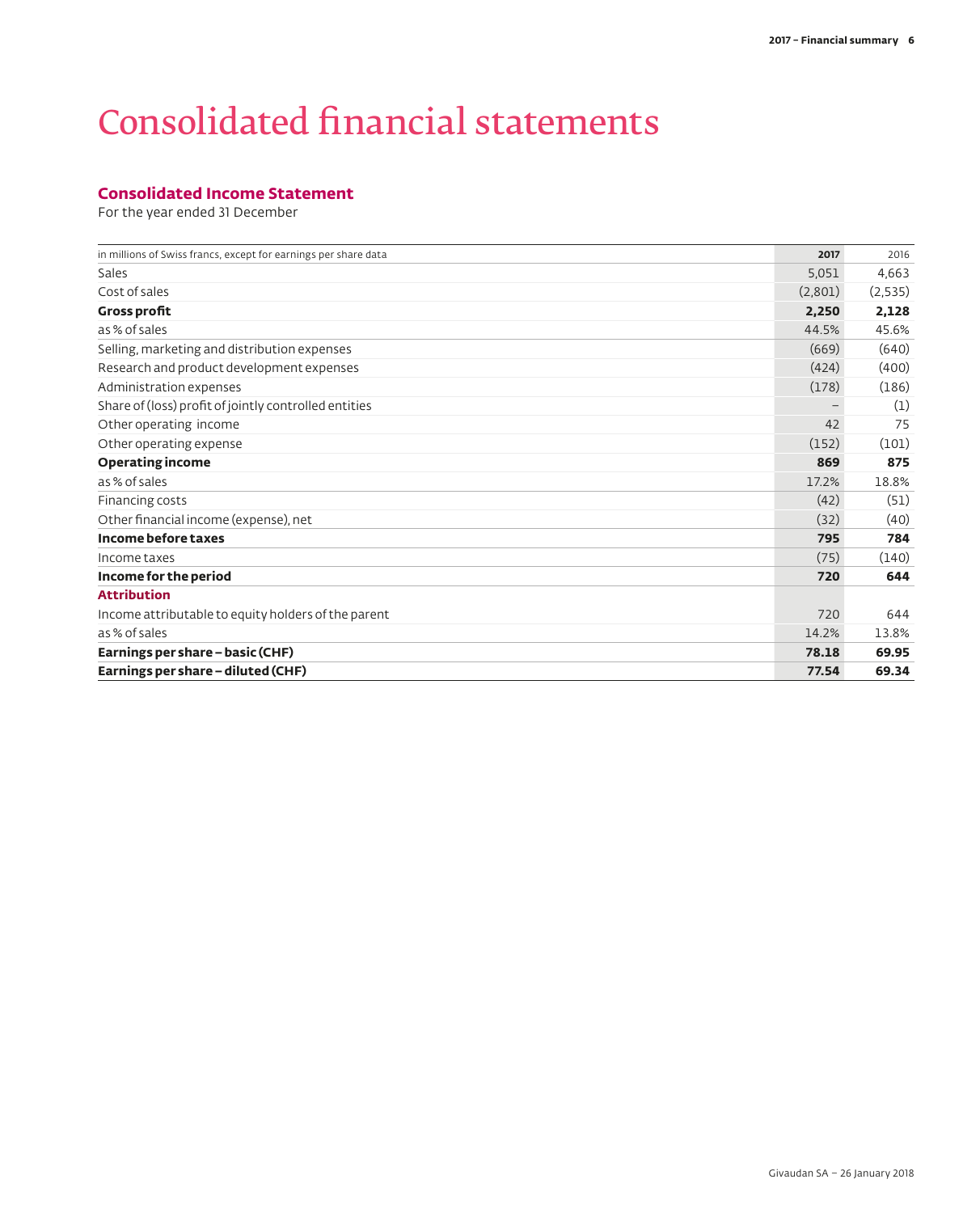### **Consolidated Statement of Comprehensive Income**

| in millions of Swiss francs                                                            | 2017 | 2016  |
|----------------------------------------------------------------------------------------|------|-------|
| Income for the period                                                                  | 720  | 644   |
| Items that may be reclassified to the income statement                                 |      |       |
| <b>Cash flow hedges</b>                                                                |      |       |
| Movement in fair value, net                                                            | 3    | (14)  |
| Gains (losses) removed from equity and recognised in the consolidated income statement |      | 10    |
| Movement on income tax                                                                 |      |       |
| Exchange differences arising on translation of foreign operations                      |      |       |
| Change in currency translation                                                         | 63   | (125) |
| Movement on income tax                                                                 |      |       |
| Items that will not be reclassified to the income statement                            |      |       |
| Defined benefit pension plans                                                          |      |       |
| Remeasurement gains (losses) of post employment benefit obligations                    | 55   | (148) |
| Movement on income tax                                                                 | (38) | 33    |
| Other comprehensive income for the period                                              | 88   | (241) |
| Total comprehensive income for the period                                              | 808  | 403   |
| <b>Attribution</b>                                                                     |      |       |
| Total comprehensive income attributable to equity holders of the parent                | 808  | 403   |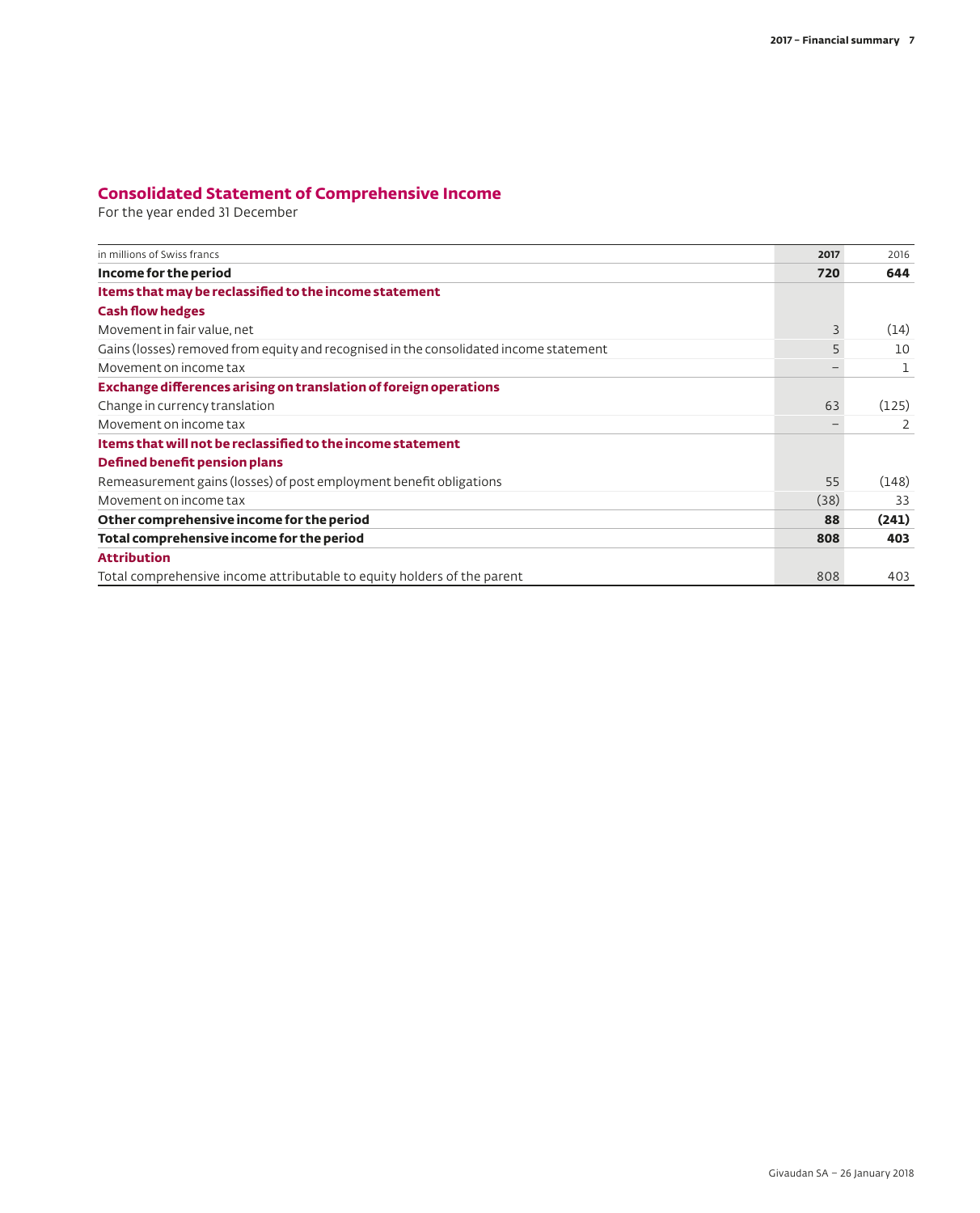### **Consolidated Statement of Financial Position**

As at 31 December

| in millions of Swiss francs                             | 2017           | 2016    |
|---------------------------------------------------------|----------------|---------|
| Cash and cash equivalents                               | 534            | 328     |
| Derivative financial instruments                        | 16             | 9       |
| Derivatives on own equity instruments                   |                | 3       |
| Financial assets at fair value through income statement | $\overline{2}$ | 1       |
| Accounts receivable - trade                             | 1,147          | 996     |
| Inventories                                             | 902            | 788     |
| Current tax assets                                      | 32             | 26      |
| Prepayments                                             | 123            | 96      |
| Other current assets                                    | 98             | 96      |
| <b>Current assets</b>                                   | 2,854          | 2,343   |
| Derivative financial instruments                        | $\mathbf 1$    |         |
| Property, plant and equipment                           | 1,579          | 1,442   |
| Intangible assets                                       | 2,482          | 2,311   |
| Deferred tax assets                                     | 207            | 259     |
| Post-employment benefit plan assets                     | 21             | 12      |
| Financial assets at fair value through income statement | 63             | 59      |
| Jointly controlled entities                             | 33             | 35      |
| Investment property                                     | 16             |         |
| Other long-term assets                                  | 53             | 53      |
| Non-current assets                                      | 4,455          | 4,171   |
| <b>Total assets</b>                                     | 7,309          | 6,514   |
| Short-term debt                                         | 308            | 7       |
| Derivative financial instruments                        | 12             | 32      |
| Accounts payable - trade and others                     | 662            | 494     |
| Accrued payroll & payroll taxes                         | 149            | 143     |
| Current tax liabilities                                 | 49             | 46      |
| Financial liability: own equity instruments             | 93             | 57      |
| Provisions                                              | 57             | 6       |
| Other current liabilities                               | 195            | 174     |
| <b>Current liabilities</b>                              | 1,525          | 959     |
| Derivative financial instruments                        | 60             | 62      |
| Long-term debt                                          | 1,300          | 1,251   |
| Provisions                                              | 67             | 59      |
| Post-employment benefit plan liabilities                | 644            | 722     |
| Deferred tax liabilities                                | 99             | 93      |
| Other non-current liabilities                           | 76             | 75      |
| <b>Non-current liabilities</b>                          | 2,246          | 2,262   |
| <b>Total liabilities</b>                                | 3,771          | 3,221   |
| Share capital                                           | 92             | 92      |
| Retained earnings and reserves                          | 5,682          | 5,477   |
| Own equity instruments                                  | (157)          | (109)   |
| Other components of equity                              | (2,079)        | (2,167) |
| Equity attributable to equity holders of the parent     | 3,538          | 3,293   |
| <b>Total equity</b>                                     | 3,538          | 3,293   |
| <b>Total liabilities and equity</b>                     | 7,309          | 6,514   |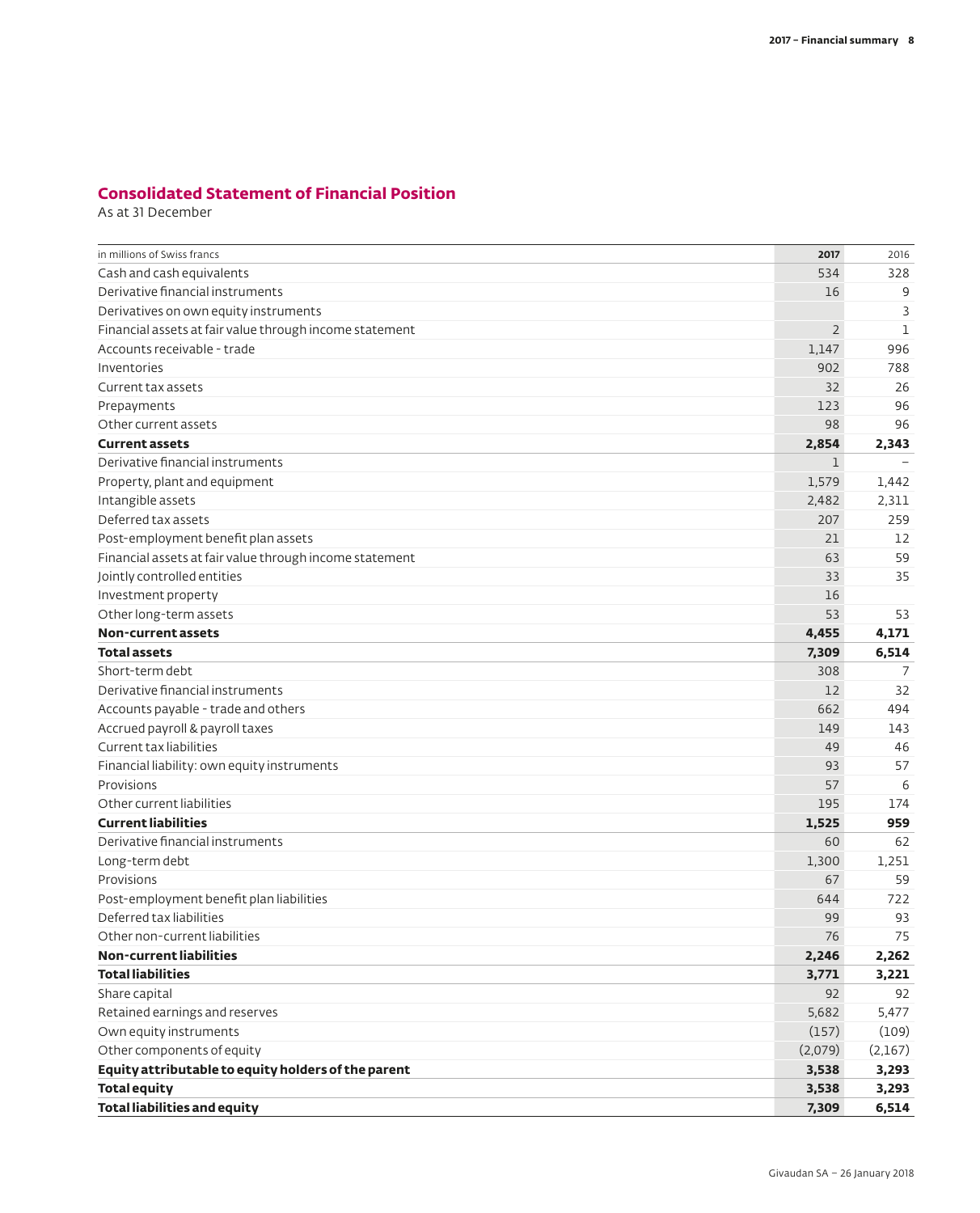### **Consolidated Statement of Changes in Equity**

| 2017<br>in millions of Swiss francs       | Share<br>Capital | Retained<br>earnings<br>and reserves | Own equity<br>instruments | Cash flow<br>hedges | Currency<br>translation<br>differences | Remeasure-<br>ment of post<br>employment<br>benefit<br>obligations | Total equity |
|-------------------------------------------|------------------|--------------------------------------|---------------------------|---------------------|----------------------------------------|--------------------------------------------------------------------|--------------|
| Balance as at 1 January                   | 92               | 5,477                                | (109)                     | (73)                | (1, 519)                               | (575)                                                              | 3,293        |
| Income for the period                     |                  | 720                                  |                           |                     |                                        |                                                                    | 720          |
| Other comprehensive income for the period |                  |                                      |                           | 8                   | 63                                     | 17                                                                 | 88           |
| Total comprehensive income for the period |                  | 720                                  |                           | 8                   | 63                                     | 17                                                                 | 808          |
| Dividends paid                            |                  | (515)                                |                           |                     |                                        |                                                                    | (515)        |
| Movement on own equity instruments, net   |                  |                                      | (48)                      |                     |                                        |                                                                    | (48)         |
| Net change in other equity items          |                  | (515)                                | (48)                      |                     |                                        |                                                                    | (563)        |
| <b>Balance as at 31 December</b>          | 92               | 5,682                                | (157)                     | (65)                | (1, 456)                               | (558)                                                              | 3,538        |

| 2016<br>in millions of Swiss francs       | Share<br>Capital | Retained<br>earnings<br>and reserves | Own equity<br>instruments | Cash flow<br>hedges | Currency<br>translation<br>differences | Remeasure-<br>ment of post<br>employment<br>benefit<br>obligations | Total equity |
|-------------------------------------------|------------------|--------------------------------------|---------------------------|---------------------|----------------------------------------|--------------------------------------------------------------------|--------------|
| Balance as at 1 January                   | 92               | 5,373                                | (79)                      | (70)                | (1,396)                                | (505)                                                              | 3,415        |
| Income for the period                     |                  | 644                                  |                           |                     |                                        |                                                                    | 644          |
| Other comprehensive income for the period |                  |                                      |                           | (3)                 | (123)                                  | (115)                                                              | (241)        |
| Total comprehensive income for the period |                  | 644                                  |                           | (3)                 | (123)                                  | (115)                                                              | 403          |
| Dividends paid                            |                  | (495)                                |                           |                     |                                        |                                                                    | (495)        |
| Movement on own equity instruments, net   |                  |                                      | (30)                      |                     |                                        |                                                                    | (30)         |
| Transfers                                 |                  | (45)                                 |                           |                     |                                        | 45                                                                 |              |
| Net change in other equity items          |                  | (540)                                | (30)                      |                     |                                        | 45                                                                 | (525)        |
| <b>Balance as at 31 December</b>          | 92               | 5,477                                | (109)                     | (73)                | (1,519)                                | (575)                                                              | 3,293        |